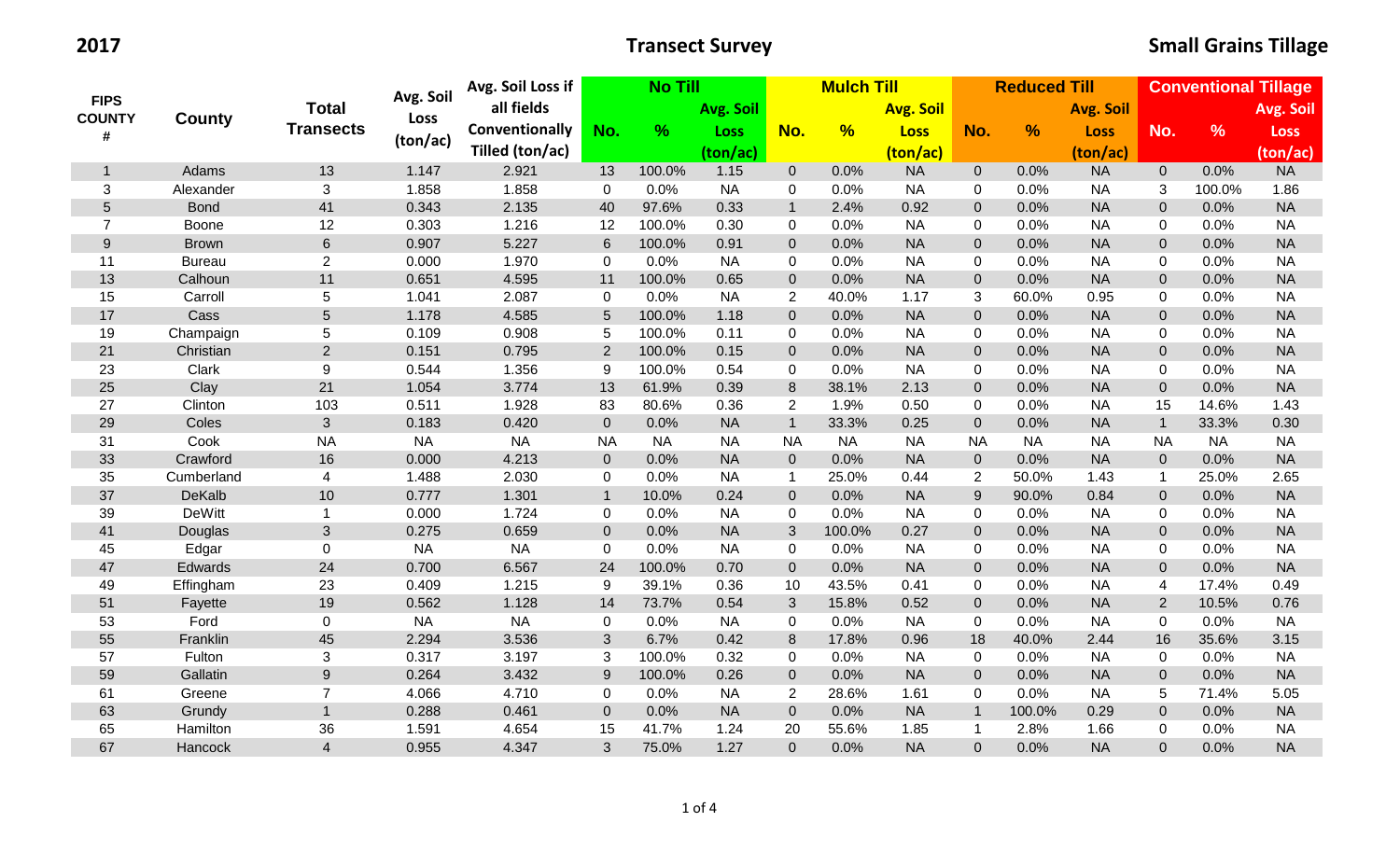| <b>FIPS</b><br><b>COUNTY</b><br># |                  | <b>Total</b>     | Avg. Soil | Avg. Soil Loss if | <b>No Till</b> |           | <b>Mulch Till</b> |                |               |                  | <b>Reduced Till</b>      |               | <b>Conventional Tillage</b> |                |               |             |
|-----------------------------------|------------------|------------------|-----------|-------------------|----------------|-----------|-------------------|----------------|---------------|------------------|--------------------------|---------------|-----------------------------|----------------|---------------|-------------|
|                                   |                  |                  |           | all fields        |                |           | Avg. Soil         |                |               | <b>Avg. Soil</b> |                          |               | <b>Avg. Soil</b>            |                |               | Avg. Soil   |
|                                   | County           | <b>Transects</b> | Loss      | Conventionally    | No.            | %         | <b>Loss</b>       | No.            | $\frac{9}{6}$ | <b>Loss</b>      | No.                      | $\frac{9}{6}$ | <b>Loss</b>                 | No.            | $\frac{9}{6}$ | <b>Loss</b> |
|                                   |                  |                  | (ton/ac)  | Tilled (ton/ac)   |                |           | (ton/ac)          |                |               | (ton/ac)         |                          |               | (ton/ac)                    |                |               | (ton/ac)    |
| 69                                | Hardin           | 0                | <b>NA</b> | #DIV/0!           | $\mathbf 0$    | 0.0%      | <b>NA</b>         | $\mathbf 0$    | 0.0%          | <b>NA</b>        | $\mathbf 0$              | 0.0%          | <b>NA</b>                   | $\overline{0}$ | 0.0%          | <b>NA</b>   |
| 71                                | Henderson        | 6                | 0.609     | 0.897             | $\overline{0}$ | 0.0%      | <b>NA</b>         | $\overline{0}$ | 0.0%          | <b>NA</b>        | $\mathbf 0$              | 0.0%          | <b>NA</b>                   | $\overline{4}$ | 66.7%         | 0.91        |
| 73                                | Henry            | $\overline{4}$   | 0.490     | 2.017             | $\mathbf{1}$   | 25.0%     | 0.45              | $\mathbf 0$    | 0.0%          | <b>NA</b>        | $\mathbf 0$              | 0.0%          | <b>NA</b>                   | 0              | 0.0%          | <b>NA</b>   |
| 75                                | Iroquois         | $\overline{4}$   | 0.252     | 0.578             | 3              | 75.0%     | 0.20              | $\overline{0}$ | 0.0%          | <b>NA</b>        | $\mathbf 0$              | 0.0%          | <b>NA</b>                   | $\mathbf{1}$   | 25.0%         | 0.41        |
| 77                                | Jackson          | 38               | 0.881     | 6.576             | 38             | 100.0%    | 0.88              | $\mathbf 0$    | 0.0%          | <b>NA</b>        | $\mathbf 0$              | 0.0%          | <b>NA</b>                   | 0              | 0.0%          | <b>NA</b>   |
| 79                                | Jasper           | 11               | 0.541     | 1.342             | $\overline{7}$ | 63.6%     | 0.43              | $\overline{4}$ | 36.4%         | 0.73             | $\mathbf 0$              | 0.0%          | <b>NA</b>                   | $\Omega$       | 0.0%          | <b>NA</b>   |
| 81                                | Jefferson        | 43               | 3.899     | 4.909             | 4              | 9.3%      | 0.57              | 8              | 18.6%         | 1.34             | $\overline{7}$           | 16.3%         | 1.99                        | 24             | 55.8%         | 5.87        |
| 83                                | Jersey           | 10               | 0.416     | 2.438             | 10             | 100.0%    | 0.42              | $\mathbf 0$    | 0.0%          | <b>NA</b>        | $\mathbf 0$              | 0.0%          | <b>NA</b>                   | $\mathbf{0}$   | 0.0%          | <b>NA</b>   |
| 85                                | <b>JoDaviess</b> | 18               | 0.718     | 3.358             | 17             | 94.4%     | 0.74              | $\mathbf{1}$   | 5.6%          | 0.40             | $\mathbf 0$              | 0.0%          | <b>NA</b>                   | 0              | 0.0%          | <b>NA</b>   |
| 87                                | Johnson          | 3                | 1.467     | 12.500            | 3              | 100.0%    | 1.47              | $\mathbf 0$    | 0.0%          | <b>NA</b>        | $\boldsymbol{0}$         | 0.0%          | <b>NA</b>                   | $\mathbf 0$    | 0.0%          | <b>NA</b>   |
| 89                                | Kane             | $\overline{5}$   | 0.285     | 0.618             | $\mathbf{1}$   | 20.0%     | 0.34              | $\mathbf 0$    | 0.0%          | <b>NA</b>        | $\overline{\mathcal{A}}$ | 80.0%         | 0.27                        | $\Omega$       | 0.0%          | <b>NA</b>   |
| 91                                | Kankakee         | $\overline{7}$   | 0.264     | 0.598             | $\mathbf{1}$   | 14.3%     | 0.44              | $\overline{2}$ | 28.6%         | 0.08             | $\overline{4}$           | 57.1%         | 0.31                        | $\mathbf{0}$   | 0.0%          | <b>NA</b>   |
| 93                                | Kendall          | $\mathbf{3}$     | 3.693     | 3.693             | $\mathbf 0$    | 0.0%      | <b>NA</b>         | $\mathbf 0$    | 0.0%          | <b>NA</b>        | $\pmb{0}$                | 0.0%          | <b>NA</b>                   | 3              | 100.0%        | 3.69        |
| 95                                | Knox             | $\mathbf{1}$     | 0.826     | 1.652             | $\mathbf{1}$   | 100.0%    | 0.83              | $\mathbf 0$    | 0.0%          | <b>NA</b>        | $\pmb{0}$                | 0.0%          | <b>NA</b>                   | $\mathbf{0}$   | 0.0%          | <b>NA</b>   |
| 97                                | Lake             | <b>NA</b>        | <b>NA</b> | <b>NA</b>         | <b>NA</b>      | <b>NA</b> | <b>NA</b>         | <b>NA</b>      | <b>NA</b>     | <b>NA</b>        | <b>NA</b>                | <b>NA</b>     | <b>NA</b>                   | <b>NA</b>      | <b>NA</b>     | <b>NA</b>   |
| 99                                | LaSalle          | $\mathbf 1$      | 0.446     | 0.446             | $\mathbf 0$    | 0.0%      | <b>NA</b>         | $\overline{0}$ | 0.0%          | <b>NA</b>        | $\boldsymbol{0}$         | 0.0%          | <b>NA</b>                   | $\mathbf{1}$   | 100.0%        | 0.45        |
| 101                               | Lawrence         | 23               | 0.249     | 1.760             | 18             | 78.3%     | 0.16              | 5              | 21.7%         | 0.57             | $\mathbf 0$              | 0.0%          | <b>NA</b>                   | 0              | 0.0%          | <b>NA</b>   |
| 103                               | Lee              | $\mathbf{1}$     | 0.000     | 0.476             | $\overline{0}$ | 0.0%      | <b>NA</b>         | $\overline{0}$ | 0.0%          | <b>NA</b>        | $\mathbf 0$              | 0.0%          | <b>NA</b>                   | $\mathbf{0}$   | 0.0%          | <b>NA</b>   |
| 105                               | Livingston       | $\overline{4}$   | 0.856     | 1.569             | $\mathbf 0$    | 0.0%      | <b>NA</b>         | $\mathbf 0$    | 0.0%          | <b>NA</b>        | $\overline{4}$           | 100.0%        | 0.86                        | 0              | 0.0%          | <b>NA</b>   |
| 107                               | Logan            | $\mathbf 1$      | 0.000     | 3.696             | $\mathbf 0$    | 0.0%      | <b>NA</b>         | $\overline{0}$ | 0.0%          | <b>NA</b>        | $\boldsymbol{0}$         | 0.0%          | <b>NA</b>                   | $\overline{0}$ | 0.0%          | <b>NA</b>   |
| 109                               | McDonough        | $\mathbf 1$      | 1.348     | 1.348             | $\mathbf 0$    | 0.0%      | <b>NA</b>         | $\mathbf 0$    | 0.0%          | <b>NA</b>        | $\mathbf 0$              | 0.0%          | <b>NA</b>                   | $\mathbf{1}$   | 100.0%        | 1.35        |
| 111                               | McHenry          | 15               | 3.343     | 3.343             | $\mathbf 0$    | 0.0%      | <b>NA</b>         | $\mathbf{0}$   | 0.0%          | <b>NA</b>        | $\boldsymbol{0}$         | 0.0%          | <b>NA</b>                   | 15             | 100.0%        | 3.34        |
| 113                               | McLean           | $\pmb{0}$        | <b>NA</b> | <b>NA</b>         | 0              | 0.0%      | <b>NA</b>         | $\mathbf 0$    | 0.0%          | <b>NA</b>        | $\pmb{0}$                | 0.0%          | <b>NA</b>                   | $\mathbf 0$    | 0.0%          | <b>NA</b>   |
| 115                               | Macon            | 3                | 0.481     | 1.654             | $\mathbf 0$    | 0.0%      | <b>NA</b>         | 3              | 100.0%        | 0.48             | $\boldsymbol{0}$         | 0.0%          | <b>NA</b>                   | $\mathbf{0}$   | 0.0%          | <b>NA</b>   |
| 117                               | Macoupin         | 21               | 0.000     | 1.880             | $\mathsf 0$    | 0.0%      | <b>NA</b>         | $\mathbf 0$    | 0.0%          | <b>NA</b>        | $\mathbf 0$              | 0.0%          | <b>NA</b>                   | 0              | 0.0%          | <b>NA</b>   |
| 119                               | Madison          | 27               | 0.000     | 2.746             | $\mathbf 0$    | 0.0%      | <b>NA</b>         | $\mathbf 0$    | 0.0%          | <b>NA</b>        | $\pmb{0}$                | 0.0%          | <b>NA</b>                   | $\pmb{0}$      | 0.0%          | <b>NA</b>   |
| 121                               | Marion           | 36               | 2.538     | 2.538             | $\pmb{0}$      | 0.0%      | <b>NA</b>         | $\mathbf 0$    | 0.0%          | <b>NA</b>        | $\mathbf 0$              | 0.0%          | <b>NA</b>                   | 36             | 100.0%        | 2.54        |
| 123                               | Marshall         | $\boldsymbol{9}$ | 0.898     | 1.714             | $\overline{0}$ | 0.0%      | <b>NA</b>         | $\overline{4}$ | 44.4%         | 0.36             | $\overline{\mathbf{4}}$  | 44.4%         | 1.27                        | $\mathbf{1}$   | 11.1%         | 1.54        |
| 125                               | Mason            | 12               | 0.088     | 0.888             | 12             | 100.0%    | 0.09              | $\mathbf 0$    | 0.0%          | <b>NA</b>        | $\mathbf 0$              | 0.0%          | <b>NA</b>                   | 0              | 0.0%          | <b>NA</b>   |
| 127                               | Massac           | $\overline{0}$   | <b>NA</b> | <b>NA</b>         | $\overline{0}$ | 0.0%      | <b>NA</b>         | $\overline{0}$ | 0.0%          | <b>NA</b>        | $\mathbf 0$              | 0.0%          | <b>NA</b>                   | $\mathbf{0}$   | 0.0%          | <b>NA</b>   |
| 129                               | Menard           | 4                | 1.109     | 3.591             | $\mathbf{1}$   | 25.0%     | 0.88              | 3              | 75.0%         | 1.18             | $\mathbf 0$              | 0.0%          | <b>NA</b>                   | 0              | 0.0%          | <b>NA</b>   |
| 131                               | Mercer           | 3                | 0.359     | 1.687             | 2              | 66.7%     | 0.24              | $\overline{1}$ | 33.3%         | 0.60             | $\pmb{0}$                | 0.0%          | <b>NA</b>                   | $\overline{0}$ | 0.0%          | <b>NA</b>   |
| 133                               | Monroe           | 91               | 0.019     | 13.555            | $\Omega$       | 0.0%      | <b>NA</b>         | $\mathbf 0$    | 0.0%          | <b>NA</b>        | 0                        | 0.0%          | <b>NA</b>                   | $\mathbf 1$    | 1.1%          | 1.75        |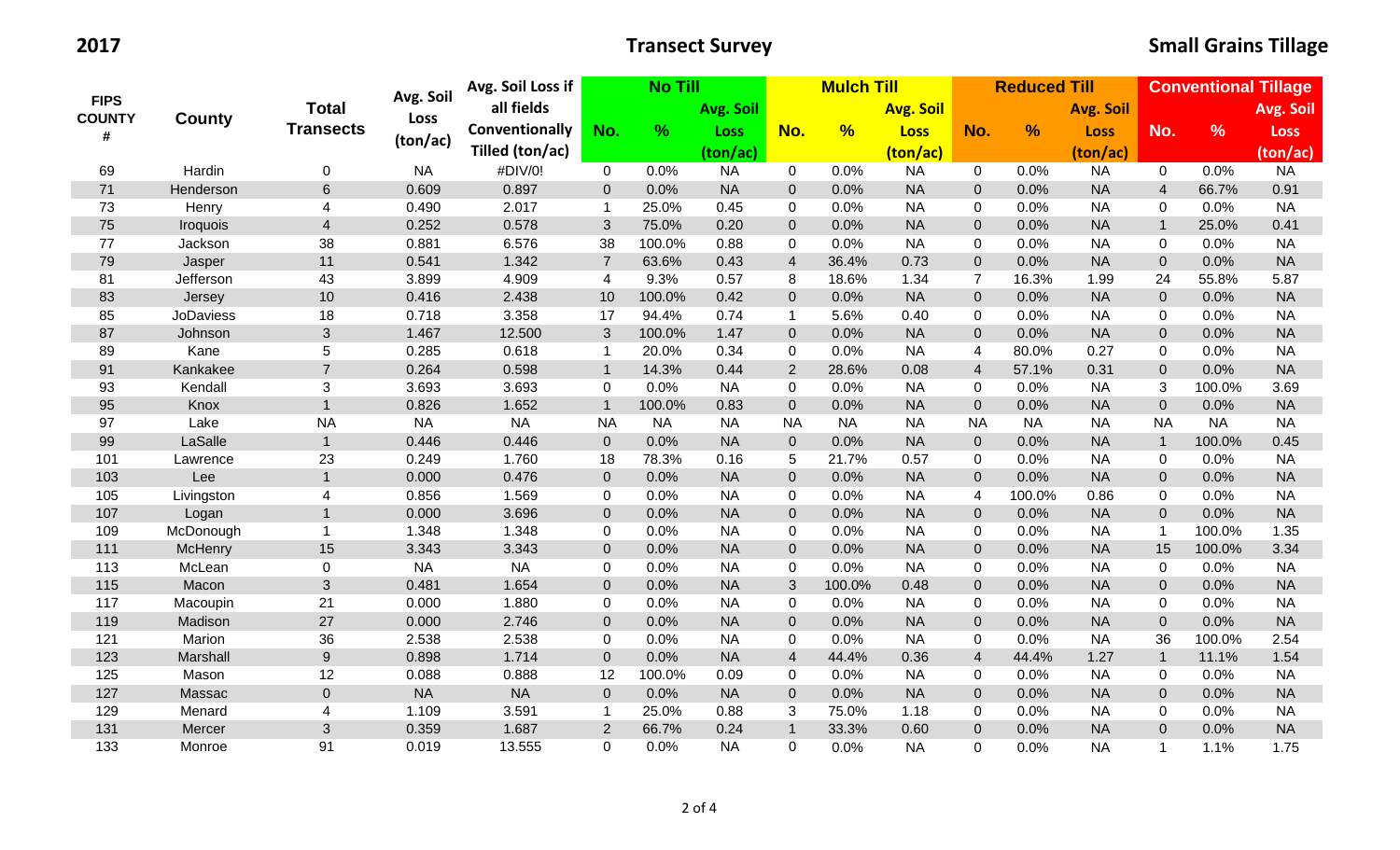| <b>FIPS</b><br><b>COUNTY</b><br># |                | <b>Total</b>        | Avg. Soil | Avg. Soil Loss if<br><b>No Till</b> |                  |        |             | <b>Mulch Till</b> |               |                  |                  | <b>Reduced Till</b> |                  | <b>Conventional Tillage</b> |               |             |  |
|-----------------------------------|----------------|---------------------|-----------|-------------------------------------|------------------|--------|-------------|-------------------|---------------|------------------|------------------|---------------------|------------------|-----------------------------|---------------|-------------|--|
|                                   |                |                     |           | all fields                          |                  |        | Avg. Soil   |                   |               | <b>Avg. Soil</b> | No.              |                     | <b>Avg. Soil</b> |                             |               | Avg. Soil   |  |
|                                   | County         | <b>Transects</b>    | Loss      | <b>Conventionally</b>               | No.              | %      | <b>Loss</b> | No.               | $\frac{9}{6}$ | <b>Loss</b>      |                  | $\frac{9}{6}$       | <b>Loss</b>      | No.                         | $\frac{9}{6}$ | <b>Loss</b> |  |
|                                   |                |                     | (ton/ac)  | Tilled (ton/ac)                     |                  |        | (ton/ac)    |                   |               | (ton/ac)         |                  |                     | (ton/ac)         |                             |               | (ton/ac)    |  |
| 135                               | Montgomery     | 14                  | 0.337     | 1.784                               | 13               | 92.9%  | 0.27        | $\overline{0}$    | 0.0%          | <b>NA</b>        | $\overline{0}$   | 0.0%                | <b>NA</b>        | $\overline{1}$              | 7.1%          | 1.20        |  |
| 137                               | Morgan         | $\overline{2}$      | 5.986     | 13.532                              | $\mathbf 1$      | 50.0%  | 1.73        | $\mathbf 0$       | 0.0%          | <b>NA</b>        | $\mathbf{1}$     | 50.0%               | 10.24            | $\mathbf 0$                 | 0.0%          | <b>NA</b>   |  |
| 139                               | Moultrie       | $\overline{7}$      | 0.000     | 2.241                               | $\mathbf{0}$     | 0.0%   | <b>NA</b>   | $\overline{0}$    | 0.0%          | <b>NA</b>        | $\mathbf 0$      | 0.0%                | <b>NA</b>        | $\Omega$                    | 0.0%          | <b>NA</b>   |  |
| 141                               | Ogle           | 8                   | 0.777     | 2.111                               | $\overline{2}$   | 25.0%  | 0.81        | $\mathbf{3}$      | 37.5%         | 0.61             | 3                | 37.5%               | 0.93             | 0                           | 0.0%          | <b>NA</b>   |  |
| 143                               | Peoria         | 11                  | 0.155     | 1.763                               | 8                | 72.7%  | 0.18        | $\mathbf{0}$      | 0.0%          | <b>NA</b>        | $\mathbf 0$      | 0.0%                | <b>NA</b>        | $\overline{0}$              | 0.0%          | <b>NA</b>   |  |
| 145                               | Perry          | $\mathbf{1}$        | 0.889     | 7.559                               | $\mathbf 1$      | 100.0% | 0.89        | $\mathbf 0$       | 0.0%          | <b>NA</b>        | $\mathbf 0$      | 0.0%                | <b>NA</b>        | 0                           | 0.0%          | <b>NA</b>   |  |
| 147                               | Piatt          | $\overline{7}$      | 0.139     | 1.108                               | $\mathbf 0$      | 0.0%   | <b>NA</b>   | $\overline{0}$    | 0.0%          | <b>NA</b>        | $\mathbf 0$      | 0.0%                | <b>NA</b>        | $\mathbf 0$                 | 0.0%          | <b>NA</b>   |  |
| 149                               | Pike           | 3                   | 2.497     | 5.360                               | $\overline{2}$   | 66.7%  | 2.37        | $\mathbf 0$       | 0.0%          | <b>NA</b>        | $\mathbf{1}$     | 33.3%               | 2.76             | 0                           | 0.0%          | <b>NA</b>   |  |
| 151                               | Pope           | $\mathbf 0$         | <b>NA</b> | <b>NA</b>                           | $\mathbf 0$      | 0.0%   | <b>NA</b>   | $\mathbf{0}$      | 0.0%          | <b>NA</b>        | $\mathbf 0$      | 0.0%                | <b>NA</b>        | $\mathbf{0}$                | 0.0%          | <b>NA</b>   |  |
| 153                               | Pulaski        | $\mathbf{1}$        | 2.284     | 2.284                               | $\mathbf 0$      | 0.0%   | <b>NA</b>   | $\mathbf 0$       | 0.0%          | <b>NA</b>        | $\pmb{0}$        | 0.0%                | <b>NA</b>        | $\overline{1}$              | 100.0%        | 2.28        |  |
| 155                               | Putnam         | $\overline{9}$      | 0.652     | 1.224                               | $\mathbf 0$      | 0.0%   | <b>NA</b>   | $\overline{4}$    | 44.4%         | 0.34             | $5\phantom{.}$   | 55.6%               | 0.90             | $\overline{0}$              | 0.0%          | <b>NA</b>   |  |
| 157                               | Randolph       | 104                 | 2.393     | 7.105                               | 75               | 72.1%  | 1.91        | 22                | 21.2%         | 2.92             | $\overline{7}$   | 6.7%                | 5.98             | 0                           | 0.0%          | <b>NA</b>   |  |
| 159                               | Richland       | 23                  | 0.000     | <b>NA</b>                           | $\boldsymbol{0}$ | 0.0%   | <b>NA</b>   | $\mathbf{0}$      | 0.0%          | <b>NA</b>        | $\boldsymbol{0}$ | 0.0%                | <b>NA</b>        | $\mathbf 0$                 | 0.0%          | <b>NA</b>   |  |
| 161                               | Rock Island    | $\overline{2}$      | 0.000     | 2.693                               | 0                | 0.0%   | <b>NA</b>   | $\mathbf 0$       | 0.0%          | <b>NA</b>        | $\pmb{0}$        | 0.0%                | <b>NA</b>        | $\mathbf 0$                 | 0.0%          | <b>NA</b>   |  |
| 163                               | <b>StClair</b> | 16                  | 0.872     | 2.153                               | $\mathbf{1}$     | 6.3%   | 0.16        | 3                 | 18.8%         | 0.79             | $\,$ 6 $\,$      | 37.5%               | 1.24             | 2                           | 12.5%         | 1.98        |  |
| 165                               | Saline         | 5                   | 0.658     | 5.919                               | $\mathbf 0$      | 0.0%   | <b>NA</b>   | 5                 | 100.0%        | 0.66             | $\mathbf 0$      | 0.0%                | <b>NA</b>        | $\mathbf 0$                 | 0.0%          | <b>NA</b>   |  |
| 167                               | Sangamon       | $\mathsf{O}\xspace$ | $\sf NA$  | <b>NA</b>                           | $\overline{0}$   | 0.0%   | <b>NA</b>   | $\overline{0}$    | 0.0%          | <b>NA</b>        | $\boldsymbol{0}$ | 0.0%                | <b>NA</b>        | $\mathbf 0$                 | 0.0%          | <b>NA</b>   |  |
| 169                               | Schuyler       | 14                  | 0.341     | 3.656                               | 14               | 100.0% | 0.34        | $\mathbf 0$       | 0.0%          | <b>NA</b>        | $\mathbf 0$      | 0.0%                | <b>NA</b>        | 0                           | 0.0%          | <b>NA</b>   |  |
| 171                               | Scott          | $\mathbf{1}$        | 1.787     | 2.808                               | $\boldsymbol{0}$ | 0.0%   | <b>NA</b>   | $\overline{0}$    | 0.0%          | <b>NA</b>        | $\mathbf{1}$     | 100.0%              | 1.79             | $\mathbf 0$                 | 0.0%          | <b>NA</b>   |  |
| 173                               | Shelby         | 15                  | 2.428     | 2.500                               | $\mathbf 0$      | 0.0%   | <b>NA</b>   | $\mathbf 0$       | 0.0%          | <b>NA</b>        | $\overline{2}$   | 13.3%               | 0.75             | 13                          | 86.7%         | 2.69        |  |
| 175                               | <b>Stark</b>   | $\overline{4}$      | 0.084     | 0.418                               | $\overline{4}$   | 100.0% | 0.08        | $\mathbf{0}$      | 0.0%          | <b>NA</b>        | $\boldsymbol{0}$ | 0.0%                | <b>NA</b>        | $\overline{0}$              | 0.0%          | <b>NA</b>   |  |
| 177                               | Stephenson     | 13                  | 0.000     | 1.189                               | $\mathbf 0$      | 0.0%   | <b>NA</b>   | $\mathbf 0$       | 0.0%          | <b>NA</b>        | $\mathbf 0$      | 0.0%                | <b>NA</b>        | 0                           | 0.0%          | <b>NA</b>   |  |
| 179                               | Tazewell       | 5                   | 0.967     | 1.874                               | $\overline{2}$   | 40.0%  | 0.40        | $\mathbf{1}$      | 20.0%         | 0.12             | $\overline{2}$   | 40.0%               | 1.95             | $\mathbf{0}$                | 0.0%          | <b>NA</b>   |  |
| 181                               | Union          | 18                  | 1.637     | 13.960                              | 18               | 100.0% | 1.64        | $\mathbf 0$       | 0.0%          | <b>NA</b>        | $\mathbf 0$      | 0.0%                | <b>NA</b>        | $\mathbf 0$                 | 0.0%          | <b>NA</b>   |  |
| 183                               | Vermilion      | $\mathbf 0$         | <b>NA</b> | <b>NA</b>                           | $\boldsymbol{0}$ | 0.0%   | <b>NA</b>   | $\mathbf{0}$      | 0.0%          | <b>NA</b>        | $\mathbf 0$      | 0.0%                | <b>NA</b>        | $\mathbf 0$                 | 0.0%          | <b>NA</b>   |  |
| 185                               | Wabash         | 17                  | 0.000     | 4.386                               | 0                | 0.0%   | <b>NA</b>   | $\mathbf 0$       | 0.0%          | <b>NA</b>        | $\mathbf 0$      | 0.0%                | <b>NA</b>        | $\mathbf 0$                 | 0.0%          | <b>NA</b>   |  |
| 187                               | Warren         | $\mathbf{1}$        | 0.416     | 1.387                               | $\mathbf{1}$     | 100.0% | 0.42        | $\overline{0}$    | 0.0%          | <b>NA</b>        | $\mathbf 0$      | 0.0%                | <b>NA</b>        | $\overline{0}$              | 0.0%          | <b>NA</b>   |  |
| 189                               | Washington     |                     |           |                                     |                  |        |             |                   |               |                  |                  |                     |                  |                             |               |             |  |
| 191                               | Wayne          | 15                  | 0.558     | 4.075                               | 14               | 93.3%  | 0.53        | $\mathbf{1}$      | 6.7%          | 0.93             | $\mathbf 0$      | 0.0%                | <b>NA</b>        | $\overline{0}$              | 0.0%          | <b>NA</b>   |  |
| 193                               | White          | 20                  | 0.711     | 6.269                               | 20               | 100.0% | 0.71        | $\mathbf 0$       | 0.0%          | <b>NA</b>        | 0                | 0.0%                | <b>NA</b>        | $\mathbf 0$                 | 0.0%          | <b>NA</b>   |  |
| 195                               | Whiteside      | $5\phantom{.0}$     | 0.000     | 0.810                               | $\overline{0}$   | 0.0%   | <b>NA</b>   | $\overline{0}$    | 0.0%          | <b>NA</b>        | $\mathbf 0$      | 0.0%                | <b>NA</b>        | $\mathbf{0}$                | 0.0%          | <b>NA</b>   |  |
| 197                               | Will           | $\overline{4}$      | 0.000     | 0.376                               | $\mathbf 0$      | 0.0%   | <b>NA</b>   | $\mathbf 0$       | 0.0%          | <b>NA</b>        | $\mathbf 0$      | 0.0%                | <b>NA</b>        | $\mathbf 0$                 | 0.0%          | <b>NA</b>   |  |
| 199                               | Williamson     | 18                  | 4.795     | 5.375                               | $\overline{0}$   | 0.0%   | <b>NA</b>   | $\overline{0}$    | 0.0%          | <b>NA</b>        | $\overline{4}$   | 22.2%               | 4.65             | 14                          | 77.8%         | 4.84        |  |